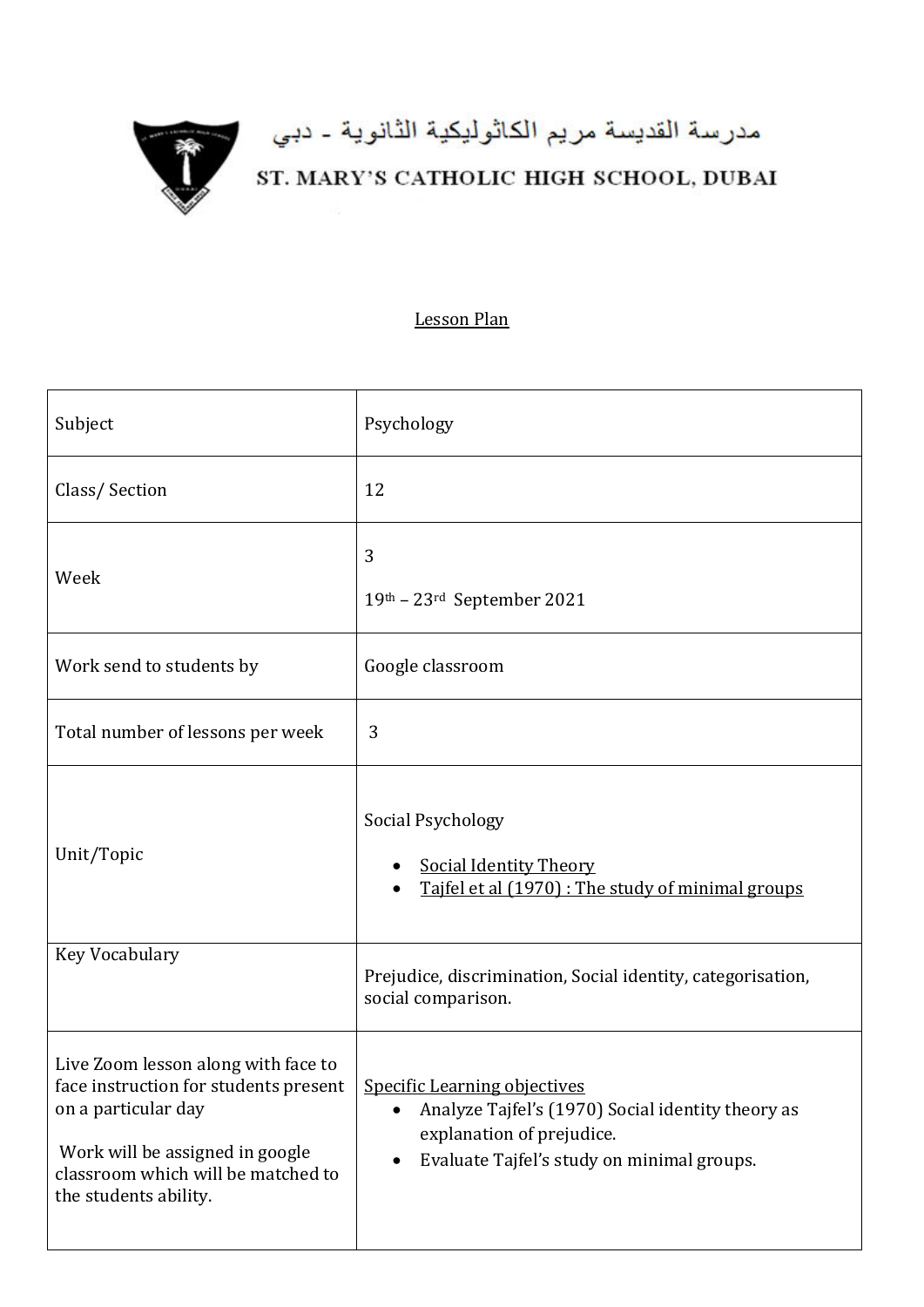|                                                    | <b>Specific Intended Learning Outcomes</b><br>Students can distinguish between prejudice and<br>٠<br>discriminating behaviors.<br>They will be able to describe social identity theory by<br>$\bullet$<br>Tajfel.<br>Can describe the study of Tajfel explaining Social<br>$\bullet$<br>categorisation and intergroup behavior.<br>Explain Tajfel minimal groups in terms of APRC.<br>$\bullet$<br>Describe the strengths and weaknesses of Tajfel's<br>٠<br>study on minimal groups.                                      |
|----------------------------------------------------|----------------------------------------------------------------------------------------------------------------------------------------------------------------------------------------------------------------------------------------------------------------------------------------------------------------------------------------------------------------------------------------------------------------------------------------------------------------------------------------------------------------------------|
| <b>Tasks</b>                                       | Task 1: (homework)(GC)<br>1. Explain how social identity theory explains prejudice.<br>2. Define the terms with examples:<br>1. Prejudice<br>2. Social identity<br>3. Social categorization<br>4. Social identification<br>5. Social comparison<br>Submission date: 25 <sup>th</sup> September 2021                                                                                                                                                                                                                        |
| Assessment Criteria/<br><b>Essential questions</b> | <b>Essential questions:</b><br>1. What is the difference between prejudice and<br>discrimination?<br>2. Describe the three stages of social identity theory.<br>3. Describe the APRC of Tajfel's study on minimal<br>groups.<br>4. State strengths and weaknesses of Tajfel's study on<br>minimal groups.<br><b>Assessment Criteria:</b><br>A01: Distinguish between prejudice and discriminating<br>behaviors.<br>AO2: Explain Tajfel minimal groups in terms of APRC.<br>A03: Evaluate Tajfel's study on minimal groups. |